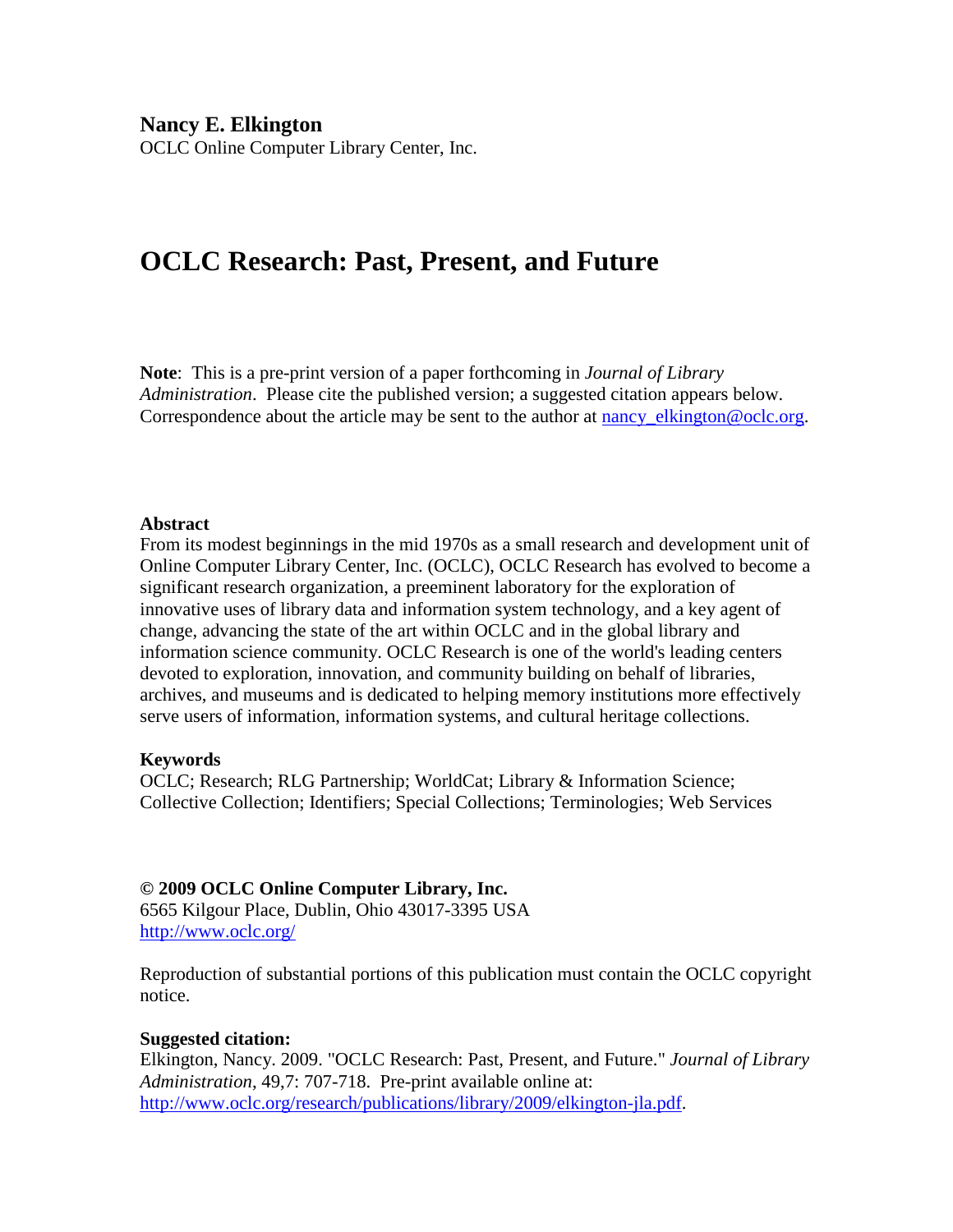### **ORGANIZATIONAL FOUNDATIONS**

Founded in 1967, OCLC is a nonprofit, membership, computer library service and research organization dedicated to the public purposes of furthering access to the world's information and reducing the rate of rise of library costs. More than 69,000 libraries in 112 countries and territories around the world use OCLC services to locate, acquire, catalog, lend, and preserve library materials. OCLC and its member libraries cooperatively produce and maintain WorldCat, the OCLC Online Union Catalog.

The Research and Development Group was formed in 1974 under the leadership of James E. Rush. The OCLC Research Department was formally established within OCLC as a distinct administrative unit on July 1, 1977, and expanded over the next several years by manager W. David Penniman Neal Kaske (1981-1983), who championed the name change to the Office of Research and led the staff toward a deeper understanding of online catalogs while also securing project funding from the Council on Library Resources and the National Science Foundation. From 1984 to1986 Michael J. McGill served as Acting Director and put in place many of the outreach efforts that served to more widely share the work of the division with colleagues elsewhere. Martin Dillon followed as Director from 1986 to 1994; during his tenure the Office of Research shifted its research focus more directly onto the issues facing the OCLC membership. Research Scientists Edward T. O'Neill and Thomas B. Hickey were co-acting directors from July 1993 to May 1994. In 1994, Terry Noreault [\(Terry Noreault promoted to Vice President,](http://www.informaworld.com/smpp/section?content=a915927939&fulltext=713240928#CIT0032)  [1999\)](http://www.informaworld.com/smpp/section?content=a915927939&fulltext=713240928#CIT0032) was named Director, and in 1999 was named Vice President, Office of Research and Special Projects, dedicating the division "to research that both explores the place of the library in the changing technology environment and develops tools that enhance the productivity of libraries and their users." Thom Hickey, Chief Scientist, was acting Director from 2000 until Lorcan Dempsey (Lorcan Dempsey to head office, 2001) took up the reins of leadership in 2001. When RLG, Inc. (formerly the Research Library Group) and OCLC became a single agency in July 2006 (RLG membership approves move, 2006), RLG's programmatic activities, programs-related personnel, and partner relationships with 150+ leading research-oriented libraries, archives, and museums became part of an expanded division at OCLC initially called OCLC Programs and Research, but now renamed OCLC Research.

#### **CURRENT ORGANIZATION**

The Vice President of Research (Lorcan Dempsey, also Chief Strategist) reports to the President and directs the OCLC Research division. The division's formal mission statement reads, "The mission of OCLC Research is to expand knowledge that advances OCLC's public purposes of furthering access to the world's information and reducing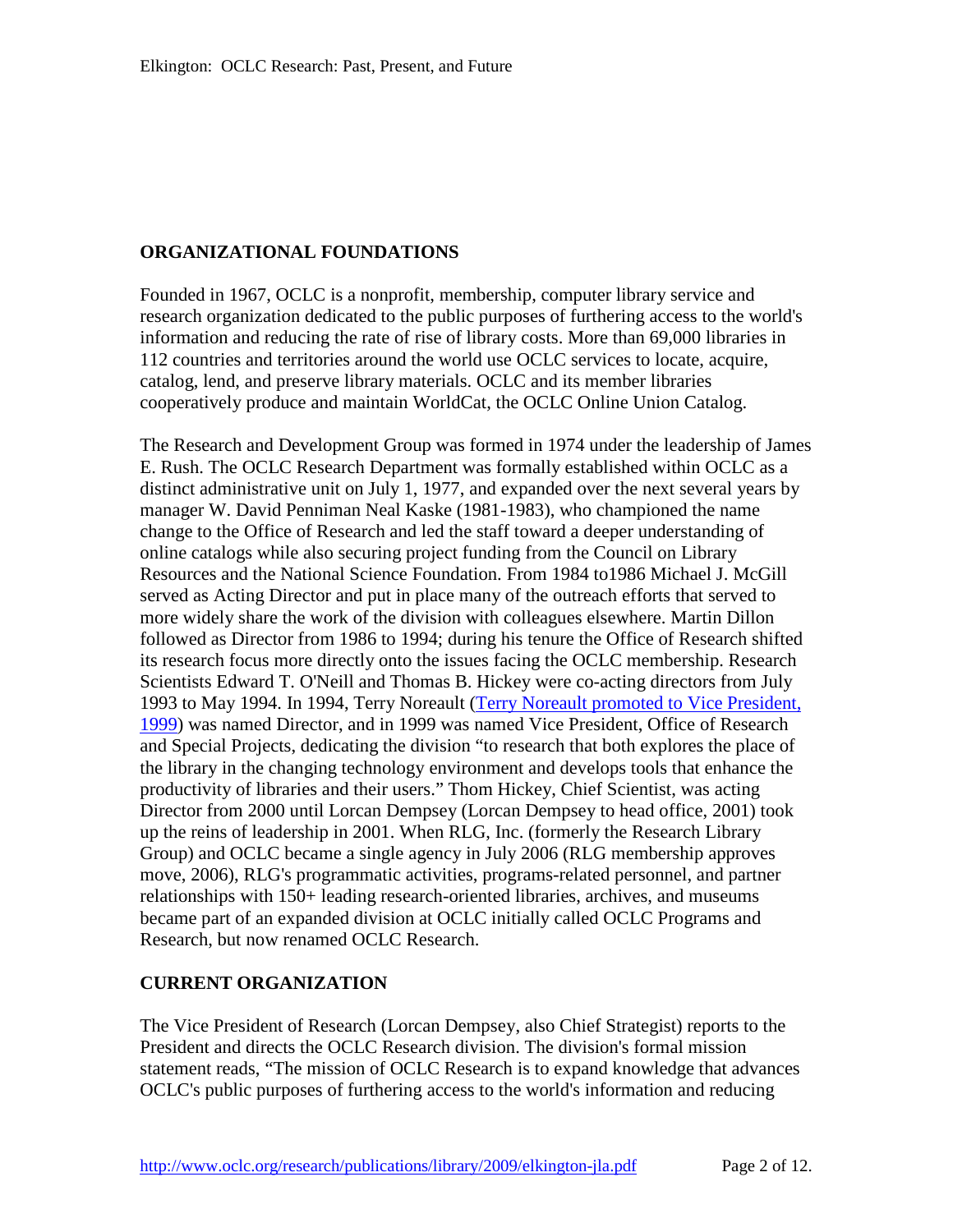library costs" (OCLC, n.d.a). OCLC Research's work serves two primary audiences: (a) the OCLC membership and the global library community, and (b) the RLG Partnership, a transnational group of libraries, archives, and museums supporting research and scholarship (Michalko, 2009). The Vice President, RLG Programs (James Michalko) reports to the Vice President of Research and manages work designed to respond to the needs of the RLG Partnership. The two Vice Presidents serve as part of OCLC's Senior Leadership Team and jointly develop a dynamic and impactful work agenda that is responsive to the needs of the community. The division is composed of nearly 50 staff, including research scientists, program officers, software engineers and architects, a user interface designer, a project manager, and administrative staff, all of whom work in teams in support of the active work agenda.

# **THE PAST 10 YEARS: CHALLENGE AND CHANGE**

OCLC Research has long focused its attention on addressing complex, often intransigent challenges facing libraries and their users (Godby  $& Richardson, 2003$ ). In the past decade, many projects have been undertaken and completed and most bear the distinctive hallmarks of innovation: leadership, insight, invention, and action. Four initiatives are singled out because they can be seen as exemplars of the quality of investigation and depth of investment that has been made on behalf of the community at large: Dublin Core, PREMIS, VIAF, and Virtual Reference.

# **Dublin Core**

When the World Wide Web was still in its infancy, one of the earliest challenges facing libraries was how to describe resources that lived only in the Web environment. The first Dublin Core workshop was held in 1995 and was cosponsored by OCLC Research and the University of Illinois' National Center for Supercomputing Applications (NCSA). The goal of the workshop was to agree on a simple, modular, extensible metadata scheme for Web-based resources [\(Weibel, 2005\)](http://www.informaworld.com/smpp/section?content=a915927939&fulltext=713240928#CIT0035). The result was a core set of data elements for resource discovery.

Since then, the original element set has been expanded, extended, translated, and profiled in myriad ways, always in keeping with the original intent. The core set is an international standard (International Standards Organization, n.d.) and has been adopted in some form by at least seven national governments, by private industry, and by many libraries and other cultural memory institutions around the world. Of all OCLC Research endeavors, this one has had the most sweeping impact on the information community.

In January 2009, the Dublin Core Metadata Initiative (DCMI) established itself as an independent, public, not-for-profit company limited by guarantee in Singapore. DCMI is now the parent organization under which committees and groups work to develop and "support interoperable metadata standards that support a broad range of purposes and business models" [\(Dublin Core Metadata Initiative, 2009\)](http://www.informaworld.com/smpp/section?content=a915927939&fulltext=713240928#CIT0006). The DCMI Web site [\(www.dublincore.org\)](http://www.dublincore.org/) is managed by the National Library of Korea  $(\text{http://www.nl.gov.kr/nlmulti/index.php?lang mode=3});$  administration of the initiative is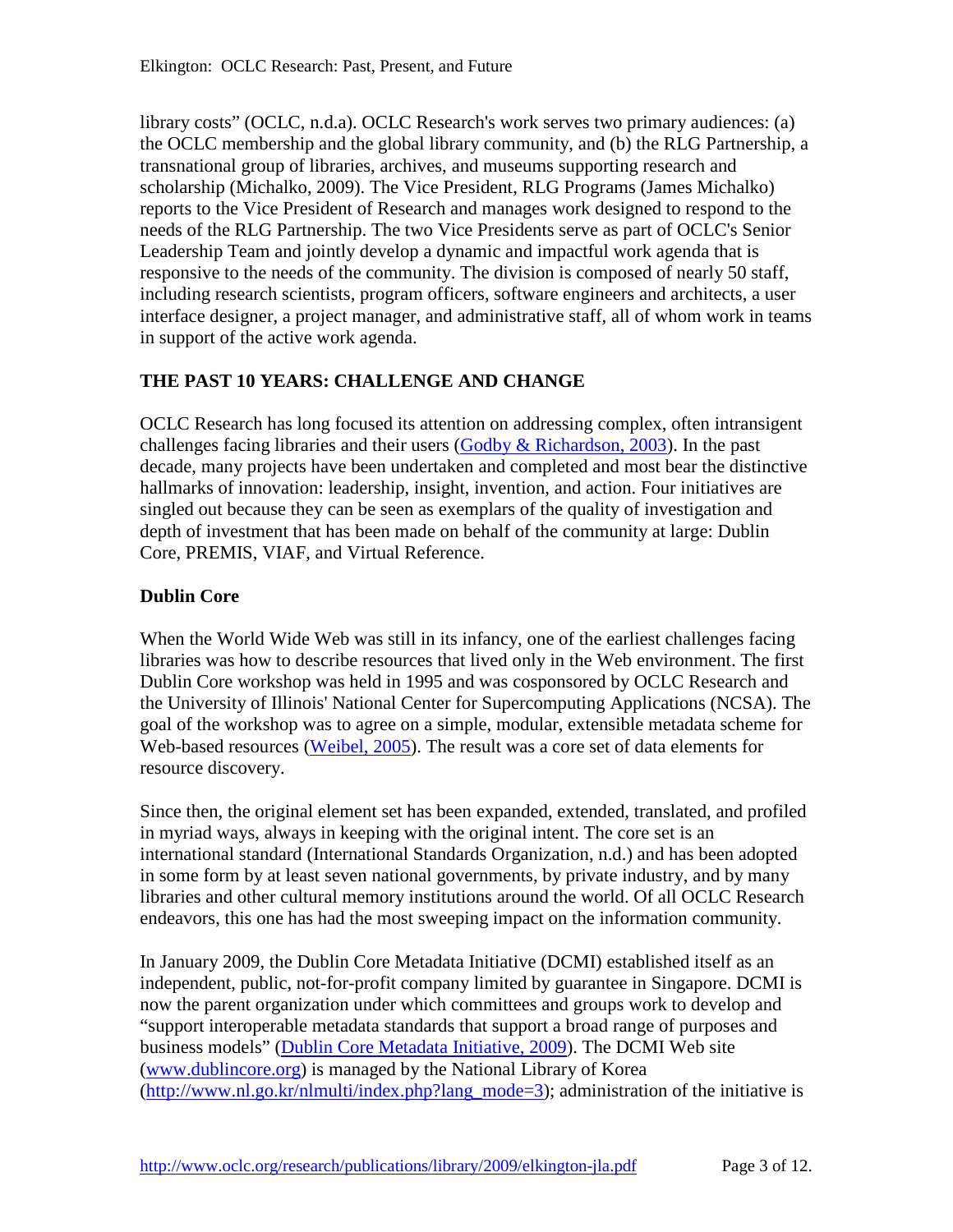under the direction of the National Library Board Singapore [\(http://www.nlb.gov.sg/\)](http://www.nlb.gov.sg/), and the metadata registry is the responsibility of the Resource Center for Knowledge Communities [\(http://www.kc.tsukuba.ac.jp/en/divisions.html\)](http://www.kc.tsukuba.ac.jp/en/divisions.html) at the University of Tsukuba (Japan).

### **PREMIS—Preservation Metadata**

In March 2000, OCLC Research and RLG, Inc. launched a joint initiative to identify and support best practices for the long-term retention of digital objects. (RLG, Inc was an independent consortium of research libraries, museums and archives that operated programs, systems and services for its members from 1974 to 2006. In July 2006, OCLC and RLG combined.) This collaboration facilitated consensus-building activity among key stakeholders in digital preservation; the initiative brought together leading international experts from North America, Europe, and Australia to review existing practices, share expertise, and identify common approaches wherever possible [\(Lavoie,](http://www.informaworld.com/smpp/section?content=a915927939&fulltext=713240928#CIT0012)  [2001\)](http://www.informaworld.com/smpp/section?content=a915927939&fulltext=713240928#CIT0012). In 2002, the group published its final report, "A Metadata Framework to Support the Preservation of Digital Objects" [\(OCLC/RLG Working Group, 2002\)](http://www.informaworld.com/smpp/section?content=a915927939&fulltext=713240928#CIT0025).

The framework included a set of metadata elements, mapped to the conceptual structure and reflecting the information concepts and requirements articulated in the Open Archival Information System (OAIS; [Consultative Committee, 2002\)](http://www.informaworld.com/smpp/section?content=a915927939&fulltext=713240928#CIT0004) model. The following year, a new working group (also jointly sponsored by OCLC Research and RLG, Inc.) was formed to develop a data dictionary intended for use by those who were actively engaged in preserving digital information. In 2005, the two organizations published the PREMIS Data Dictionary for Preservation Metadata [\(PREMIS Working](http://www.informaworld.com/smpp/section?content=a915927939&fulltext=713240928#CIT0028)  [Group, 2005\)](http://www.informaworld.com/smpp/section?content=a915927939&fulltext=713240928#CIT0028). As a mark of recognition for its contribution to the global digital preservation landscape, the publication and its authors were awarded the 2005 Digital Preservation Award by the British Conservation Awards and the 2006 Society of American Archivists' Preservation Publication Award. The working group was retired.

The Library of Congress now sponsors the PREMIS Maintenance Activity and provides a permanent home for the Data Dictionary, XML schema, and related materials. In 2008, version 2.0 of the Data Dictionary was released by the international PREMIS Editorial Committee.

# **VIAF: The Virtual International Authority File**

During the 2003 International Federation of Library Associations and Institutions (IFLA) World Library and Information Congress in Berlin, the Deutsche Nationalbibliothek (DNB), the Library of Congress (LC), and OCLC agreed to develop a Virtual International Authority File (VIAF) for personal names [\(Bennett, Hengel-Dittrich,](http://www.informaworld.com/smpp/section?content=a915927939&fulltext=713240928#CIT0002)  [O'Neill, & Tillett, 2007\)](http://www.informaworld.com/smpp/section?content=a915927939&fulltext=713240928#CIT0002). Since then, the DNB, the LC, OCLC, and the Biblioth eque nationale de France (BnF) have jointly conducted a project to match and link the authority records for personal names in the retrospective personal name authority files of the three national library catalogs. The long-term goal of the VIAF project is to link the authoritative names from many national libraries and other authoritative sources into a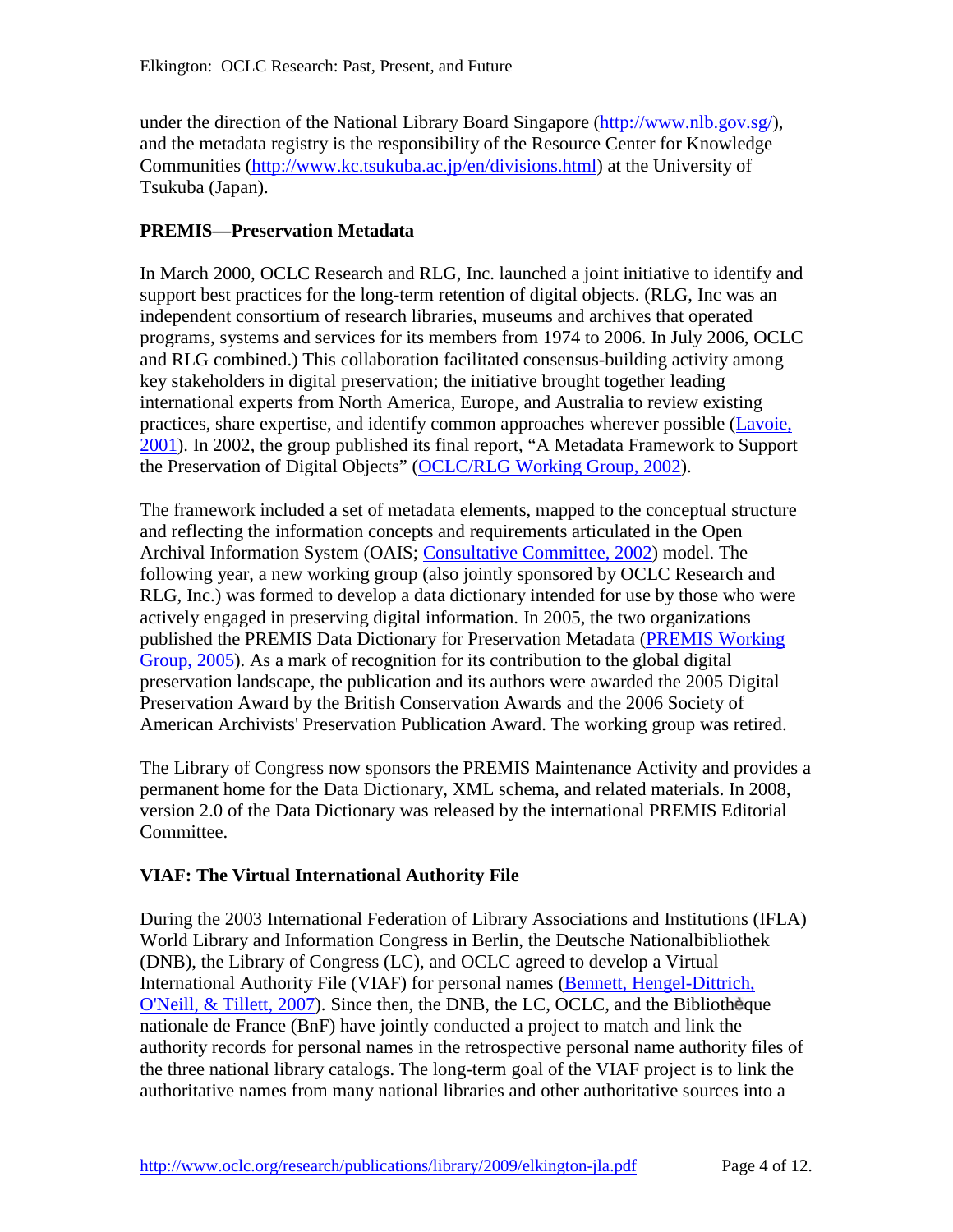shared global authority service for persons, corporate bodies, conferences, places, and more. A prototype (VIAF, n.d.) was developed by OCLC Research and has been undergoing review and improvement for the past several years.

During 2008, the founding partners decided to expand the number of contributing national libraries and invited some two dozen institutions to consider participation. At this writing, a number of national libraries in Europe and the Pacific Rim have indicated their desire to become active members of this project.

The implications of this and related efforts in OCLC Research could be substantial. The techniques and systems that effectively support the management of multiple authority files will be critical to the success of an increasingly international and multilingual, networked community.

# **Virtual Reference**

"Seeking Synchronicity: Evaluating Virtual Reference Services from User, Non-user, and Librarian Perspectives" was undertaken by OCLC Research and Rutgers with grant support from the Institute for Museum and Library Services (IMLS), a U.S. federal agency. The project goals were evaluating the practice, sustainability, and relevance of virtual reference services (VRS). VRS are human-mediated, Internet-based, synchronous library information services. The rapidly increasing use of remotely accessed digital reference resources has increased the demand for librarians to provide reference services online. VRS users, nonusers, and librarians provided data for this research in focus group interviews, online surveys, telephone interviews, and VRS session transcripts. The project provided findings regarding user and librarian preferences, process and usability issues related to technology, and content issues related to information accuracy and query negotiation. In addition, the project results inform the understanding of computermediated communication, the impact of virtual relationships, and generational differences in information seeking using live chat technology [\(Sillipigni Connaway & Radford,](http://www.informaworld.com/smpp/section?content=a915927939&fulltext=713240928#CIT0030)  [2005-2008;](http://www.informaworld.com/smpp/section?content=a915927939&fulltext=713240928#CIT0030) [Sillipigni Connaway, Radford, & Dickey, 2008\)](http://www.informaworld.com/smpp/section?content=a915927939&fulltext=713240928#CIT0031).

# **CURRENT WORK: GLOBAL IMPACT**

OCLC Research works with the community to collaboratively identify problems and opportunities; to model and test solutions; to develop consensus; and to share findings through experimental services, published reports, presentations, and professional interactions. Its vision is global and its impact is profound.

The OCLC Research toolkit includes data, applications, standards, and services; more important, it is composed of an extensive supply of human expertise, ingenuity, creativity, and leadership. Its partners are staff at institutions around the world, who are likewise committed to improving the Web-based information environment for the benefit of users everywhere.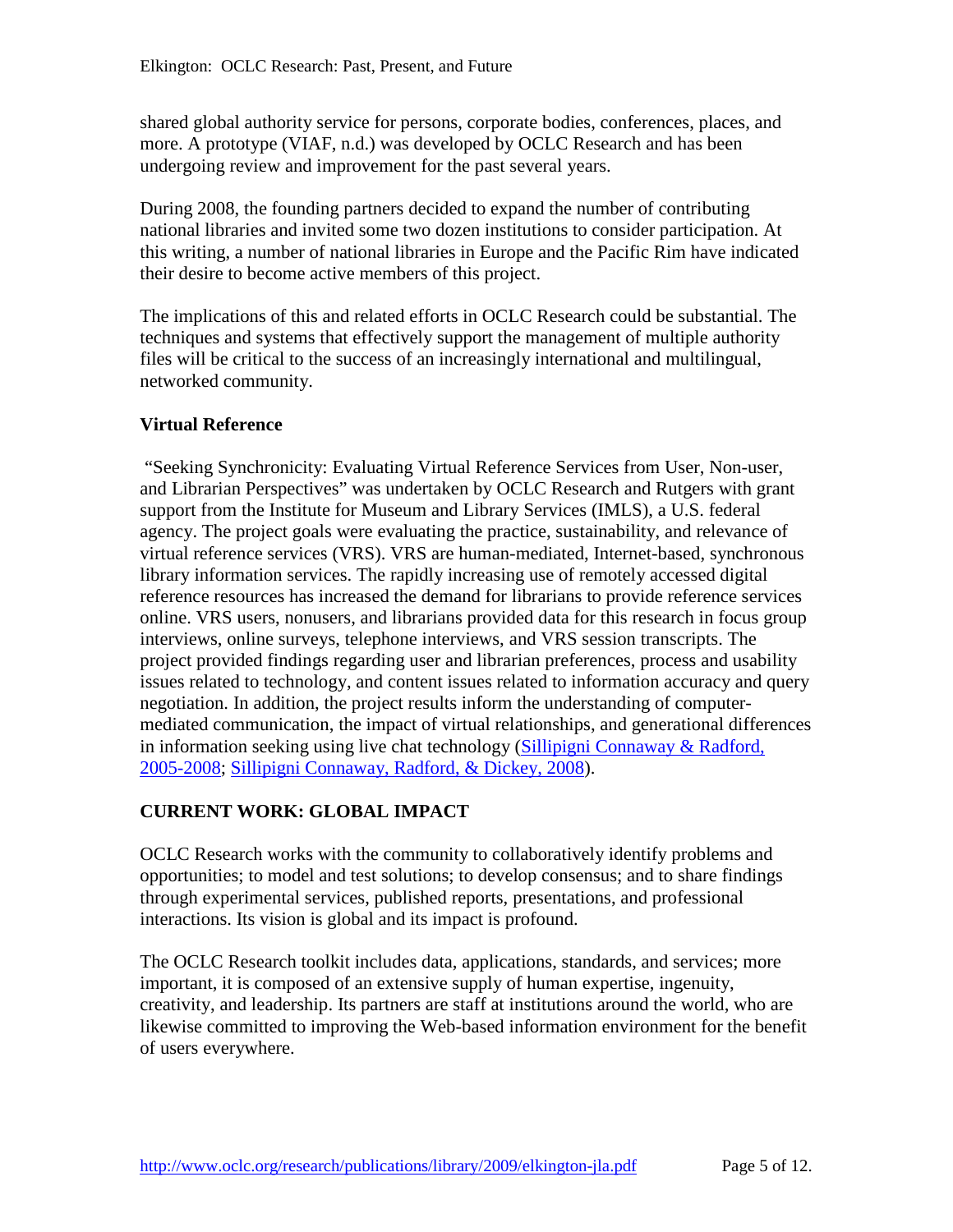Four areas of focus characterize a wide range of work under way in the division:

- Harnessing the power of terminologies
- Making names work harder
- Mobilizing unique materials
- Understanding and managing the global, collective collection

#### **Harnessing the Power of Terminologies**

Controlled vocabularies, such as thesauri and subject heading systems, have been used by librarians for decades to improve the indexing of a wide variety of information resources (including articles, books, movies, music, photographs, and Web sites). The purpose behind this work has been to increase the effectiveness of the end user in locating desired materials.

OCLC Research's Terminology Services (OCLC, n.d.h) prototype uses library and Web standards to make the terms, relationships, descriptions, and other information in controlled vocabularies readily available as resources on the Web. Each vocabulary is fully indexed and searchable and a vocabulary entity can be referenced by its identifier. Data is retrievable in multiple representations including the MAchine-Readable Cataloging (MARC) authority format in (eXtensible Markup Language) XML, used by libraries, and the SKOS (Simple Knowledge Organization System) Core Vocabulary designed for Semantic Web applications.

Librarians and developers of library applications are encouraged to experiment with the vocabularies and services provided by this project. The services may be used in a variety of ways. Some examples:

- as a source of terms for social tagging
- for query refinement in search applications
- to provide context for a search term
- to validate names and subjects in metadata
- to facilitate cross database searching

#### **Making Names Work Harder**

OCLC Research has for some time been examining and building experimental services that make data work harder. That is, research scientists have deliberately set out to determine whether there are good ways to make the collective assets of WorldCat deliver even more value because of its very nature and composition. For example, names (personal, corporate, institutional) are a central part of every MARC record.

The idea of WorldCat Identities is simple: create a summary page for every name in WorldCat [\(Hickey, 2007\)](http://www.informaworld.com/smpp/section?content=a915927939&fulltext=713240928#CIT0009). Since there are some 125 million records in the database and nearly 25 million names mentioned somewhere, this is a large-scale data mining effort that would have been difficult even a few years ago. In its initial stages, the initiative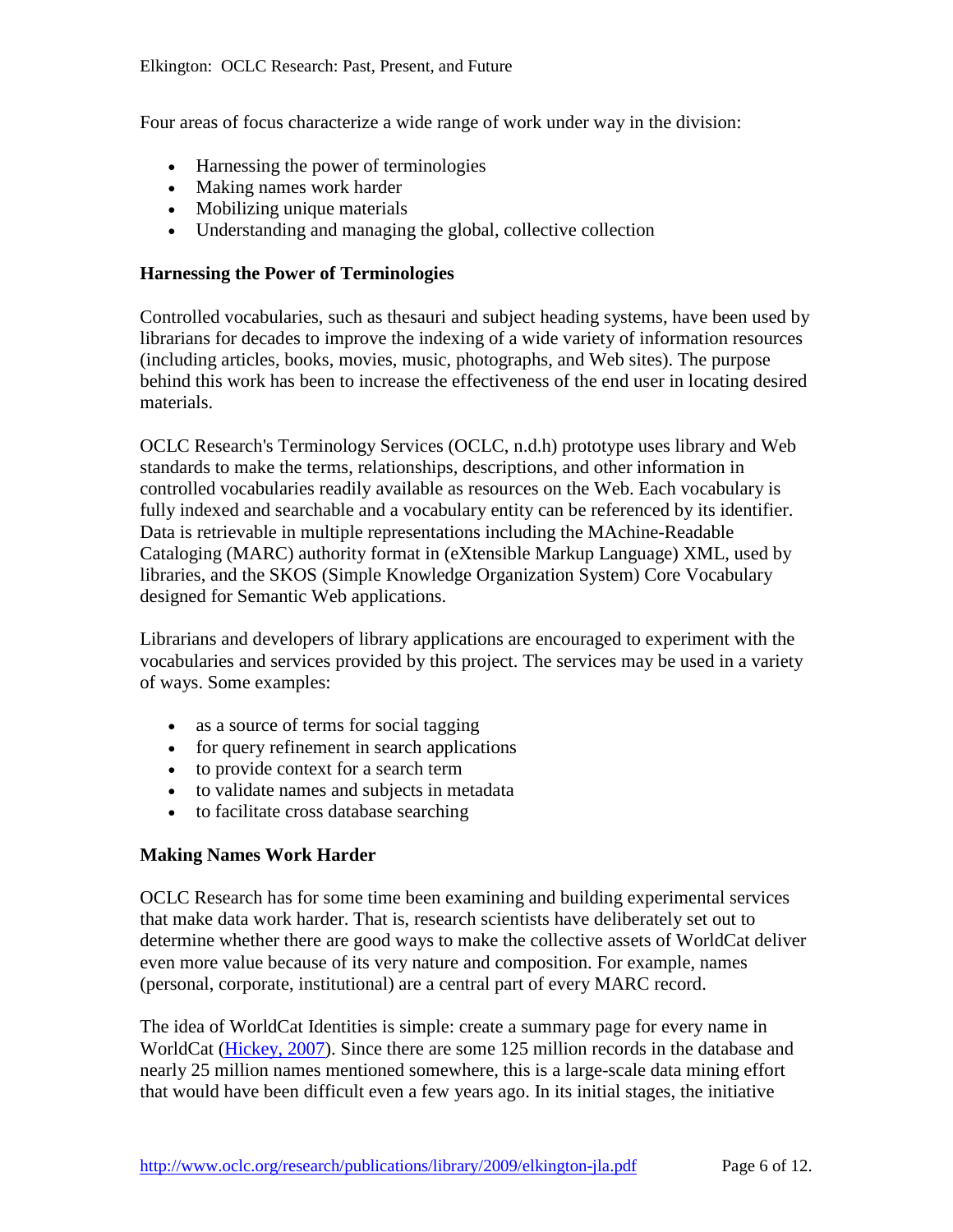focused on personal and corporate names; when viewing the beta version [\(http://orlabs.oclc.org/Identities\)](http://orlabs.oclc.org/Identities) of the service, a page for the Beatles can be found as well as for John, Paul, George, and Ringo.

The summary pages are automatically generated and include:

- Most widely held works by the person
- Most widely held works about the person
- Genres of works
- Roles the person plays (e.g., composer, arranger, performer)
- A publication timeline for works both by and about the person
- Languages of publication
- Images of covers (if available)
- Audience level (kids, general, special)
- Related names (linking to WorldCat records and to their own Identities pages)
- Useful links
- Associated subjects

The beta service was tested in 2007 by a group of staff from institutions affiliated with the RLG Partnership (OCLC, n.d.b) and was moved into the production version of WorldCat in 2008. It builds on earlier work in OCLC Research to develop many of the functions behind the page displays. WorldCat Identities is proving to be a valued service for institutions wishing to link to this powerful tool in order to enhance their own users' experiences [\(Chan, 2008\)](http://www.informaworld.com/smpp/section?content=a915927939&fulltext=713240928#CIT0003).

#### **Mobilizing Unique Materials**

For more than two decades, RLG worked closely with the rare books, archives, and manuscripts community to improve access to unique and special collections [\(Van Camp,](http://www.informaworld.com/smpp/section?content=a915927939&fulltext=713240928#CIT0033)  [2003\)](http://www.informaworld.com/smpp/section?content=a915927939&fulltext=713240928#CIT0033). Moreover, some of the earliest experiments in using digital technologies to effectively disclose special collections were managed by RLG with its members (Erway, [1996\)](http://www.informaworld.com/smpp/section?content=a915927939&fulltext=713240928#CIT0007).

Today, special collections materials are of increasing interest and importance. As materials from the general stacks become more ubiquitous (through "mass" digitization projects and as institutions move toward joint ownership of books and journals), special collections may become what defines a library collection. With the shift in importance, this is a good time for an examination of the end-to-end process that results in archival and special collections materials being delivered to interested users. The overarching goal of this initiative is to achieve economies and efficiencies that permit these materials to be effectively described, properly disclosed, successfully discovered, and appropriately delivered.

Achieving control over these collections in an economic fashion will mean that current resources can have a broader impact or be invested elsewhere in other activities. The near-term effort is to take a systemwide view that will identify gaps in current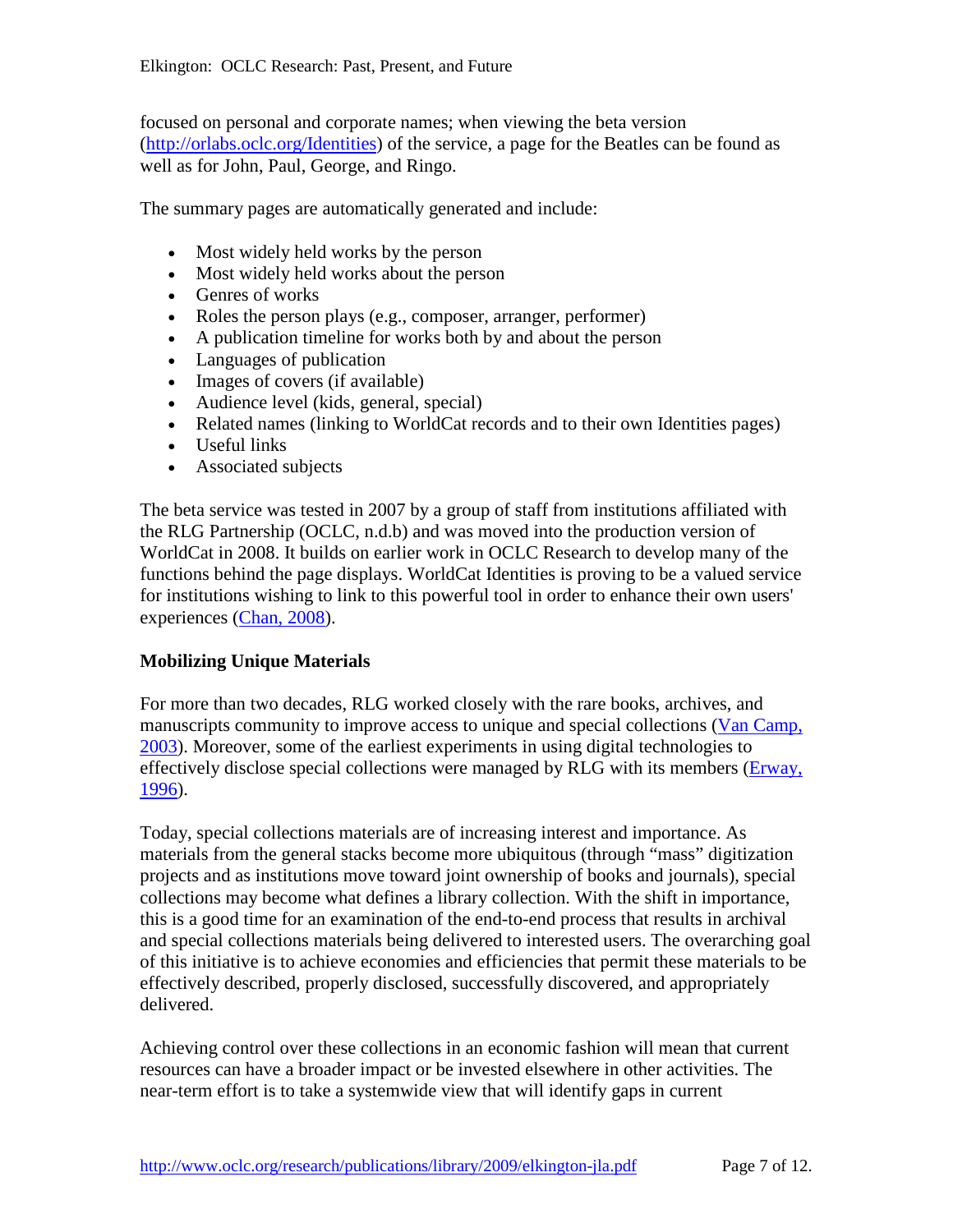operations—missing evidence, needed changes in practice, cumbersome processes, deficiencies in technology platforms that support description and disclosure, and required supporting services (OCLC, n.d.d).

#### **Understanding and Managing the Global, Collective Collection**

For many years, OCLC Research scientists have been mining WorldCat in order to better understand the nature of the global, collective collection. Seminal research has been undertaken that has changed the conversation around the ways library collections intersect and overlap and the implications for the community in its approaches to acquisition, description, storage, access, and digitization [\(Lavoie, 2006\)](http://www.informaworld.com/smpp/section?content=a915927939&fulltext=713240928#CIT0013).

Chris Anderson first coined the term "the long tail" in an article in *Wired* magazine in 2004, referring to the extensive and elusive, little-known but highly prized materials at the shallow end of the publishing curve [\(Anderson, 2004\)](http://www.informaworld.com/smpp/section?content=a915927939&fulltext=713240928#CIT0001). Since then, OCLC Research staff have posed a number of new questions about the systemwide library book collection [\(Dempsey, 2006\)](http://www.informaworld.com/smpp/section?content=a915927939&fulltext=713240928#CIT0005) while also conducting research into several aggregations of holdings and gathering evidence to support new forms of interlibrary collaboration (Lavoie  $\&$ [Waibel, 2008.](http://www.informaworld.com/smpp/section?content=a915927939&fulltext=713240928#CIT0014) See also [Jackson, Sillipigni Connaway, & Loh, 2007](http://www.informaworld.com/smpp/section?content=a915927939&fulltext=713240928#CIT0011) and [O'Neill,](http://www.informaworld.com/smpp/section?content=a915927939&fulltext=713240928#CIT0026)  [Sillipigni Connaway, & Prabha, 2006\)](http://www.informaworld.com/smpp/section?content=a915927939&fulltext=713240928#CIT0026).

Since 2006, new work to engage with members of the RLG Partnership around collective collection issues of overlap, duplication, and last copies has resulted in a set of initiatives to advance the research library agenda by identifying strategies to understand, prepare for, and help advance libraries, archives, and museums in more profoundly cooperative models of acquiring, managing, and disclosing collections (OCLC, n.d.e). Further, specific attention has been focused on the ways libraries, archives, and museums can more effectively work together [\(Zorich, Waibel, & Erway, 2008\)](http://www.informaworld.com/smpp/section?content=a915927939&fulltext=713240928#CIT0036).

# **COMMUNITIES AND OUTREACH**

Throughout its history, OCLC Research has engaged with multiple communities and shared the results of its work in a variety of venues. OCLC Research works with the community and affiliates in the RLG Partnership to:

- collaboratively identify problems and opportunities
- develop prototype and test solutions
- develop consensus
- publish insightful and timely reports
- share findings through presentations and professional interactions

Formal publication (OCLC, n.d.f) in the information and library science literature is a frequent route to sharing findings and new insights. Presentations are often given at professional conferences around the world, contributing to a wider understanding of the work underway in the division.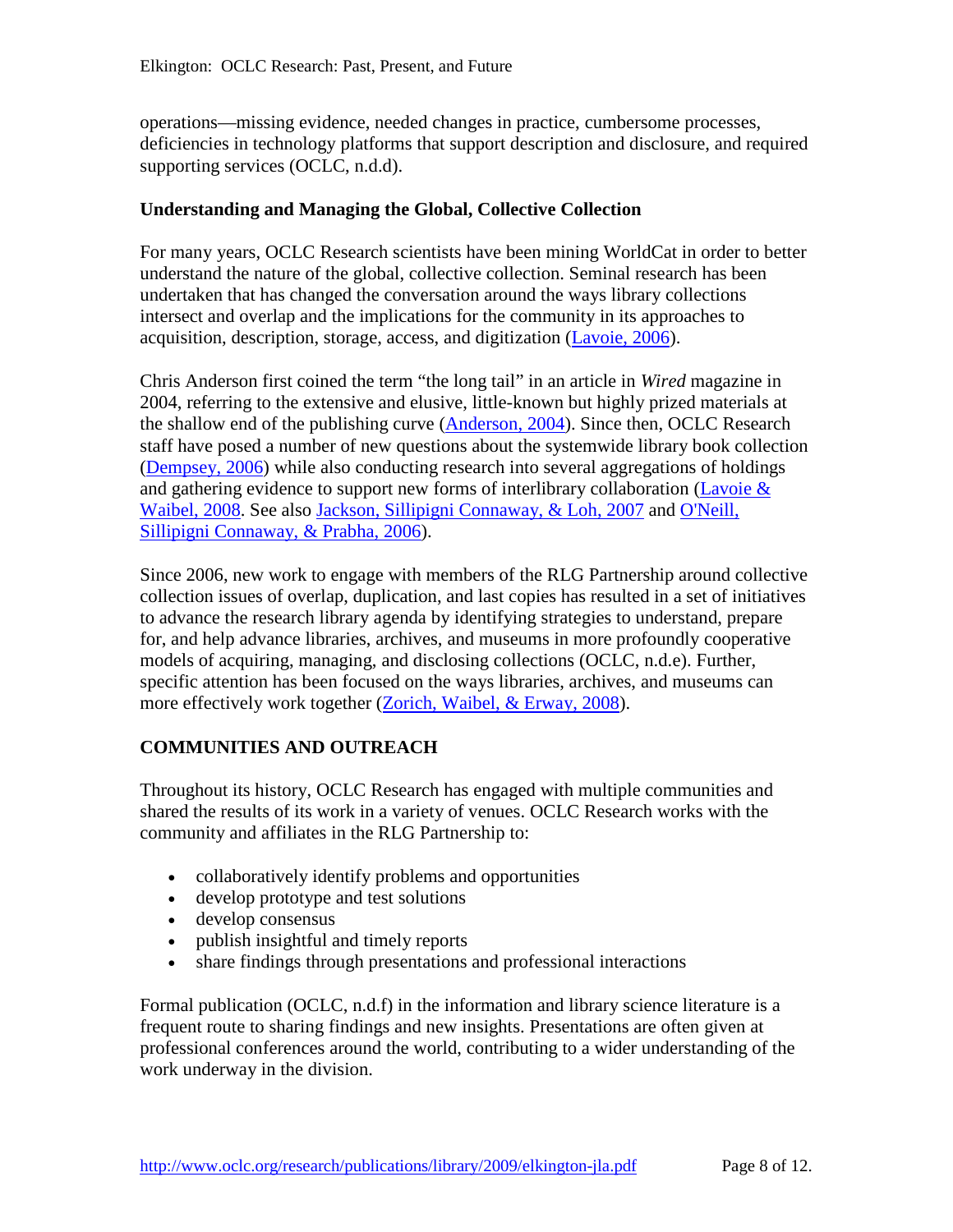In addition to a range of collaborations both formal and informal, standard forms of outreach also include the following:

- partnering with faculty at library schools and libraries on research topics of mutual interest
- visiting institutions where related work is being undertaken in order to exchange approaches and comingle investigations
- collecting impressions and opinions of professionals in order to shape our work
- inviting leaders in the field to share the results of their work in the OCLC Research Distinguished Seminar Series (OCLC, n.d.c)
- hosting RLG Partnership events (OCLC, n.d.g) that provide a venue for institutions to engage with one another around common interests
- managing groups of experts from around the world who come together to solve common problems
- interviewing key players in the field and conducting Webinars on the use of new tools to explore new challenges (OCLC, n.d.g)
- publishing reports and newsletters to more broadly disseminate our work
- working closely with members, partners, and other agencies on the development, maintenance, and deployment of information system-related standards

# **FUTURE DIRECTIONS**

OCLC Research plays a distinctive role in advancing the library agenda and in collaborating with libraries, archives, and museums that seek to better serve their primary constituencies through the exploration and application of networked solutions.

In the near term, OCLC Research's program officers and research scientists will continue to examine, analyze, and address some of the grand challenges facing the global community in partnership with allied institutions, organizations, and individuals:

- Can libraries share the increasing burdens of managing vast collections of printed works?
- Can we do a better job of managing workflows in research assessment?
- Can we work smarter and faster as we invest in projects and programs to disclose and mobilize our unique collections?
- Can we amplify the value of controlled data and at the same time streamline our collective investments for the ultimate benefit of our users?
- Can we assist in the design of services that are optimized to operate in the network cloud as well as those that span personal, institutional and cloud environments? Current information about OCLC Research and its activities is available on its Web site:<http://www.oclc.org/research/>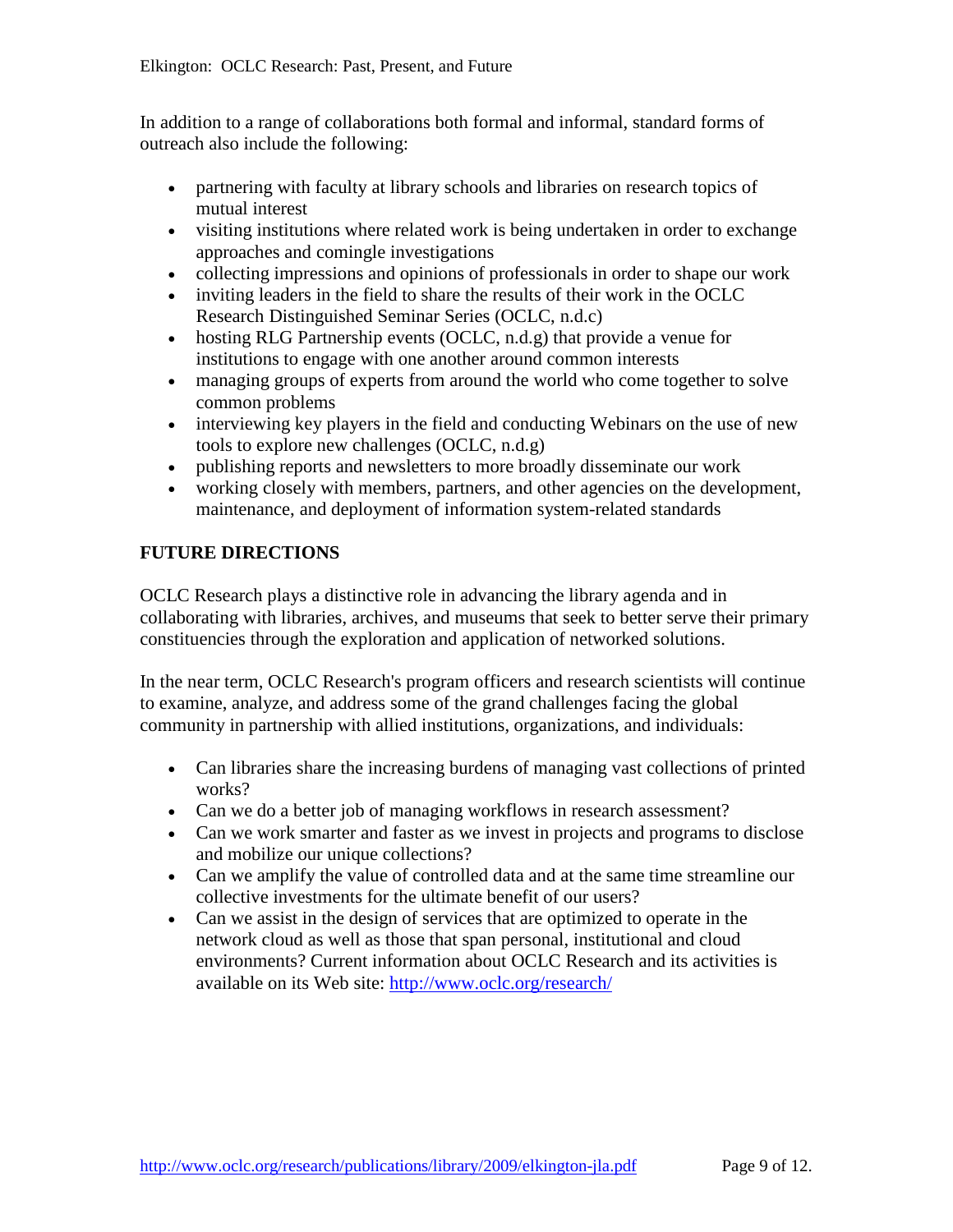### **REFERENCES**

- 1. Anderson, C. (2004, October) The long tail. *Wired* **12**:10 Retrieved from <http://www.wired.com/wired/archive/12.10/tail.html>
- 2. Bennett, R., Hengel-Dittrich, C., O'Neill, E. T. and Tillett, B. (2007) VIAF (Virtual International Authority File): Linking the Deutsche Nationalbibliothek and Library of Congress name authority files. *International Cataloguing and Bibliographic Control* **36**:1 , pp. 12-18.
- 3. Chan, S. (2008, 7 December) OPAC: Connecting collections to WorldCat identities. Fresh + New (blog), Powerhouse Museum. — Retrieved from [http://www.powerhousemuseum.com/dmsblog/Index.php/2008/12/07/opac](http://www.powerhousemuseum.com/dmsblog/Index.php/2008/12/07/opac-connecting-collections-to-worldcat-identities)[connecting-collections-to-worldcat-identities](http://www.powerhousemuseum.com/dmsblog/Index.php/2008/12/07/opac-connecting-collections-to-worldcat-identities)
- 4. Consultative Committee for Space Data Systems (2002, January) Reference model for an open archival information system (OAIS). — Retrieved from [http://public.ccsds.org/publications/archive/650](http://public.ccsds.org/publications/archive/650×0b1.pdf)×0b1.pdf
- 5. Dempsey, L. (2006) Libraries and the long tail: Some thoughts about libraries in a network age. *D-Lib Magazine* **12**:4
- 6. Dublin Core Metadata Initiative (DCMI) incorporated in Singapore (2009, January) — Press release. Retrieved from [http://dublincore.org/news/press/DCMI\\_press\\_20090105\\_incorporation.pdf](http://dublincore.org/news/press/DCMI_press_20090105_incorporation.pdf)
- 7. Erway, R. (1996) Digital initiatives of the Research Libraries Group. *D-Lib Magazine* — Retrieved from<http://www.dlib.org/dlib/december96/rlg/12erway.html>
- 8. Godby, C. J. and Richardson Jr, J. V. Drake, M. A. (ed) (2003) OCLC Office of Research. *Encyclopedia of library and information science* pp. 2231-2237. Marcel Dekker , New York
- 9. Hickey, T. B. (2007) WorldCat identities: Another view of the catalog. *OCLC NextSpace* **6**
- 10. International Standards Organization ISO 15836:2003 and American National Standards Institute/National Information Standards Organization. ANSI/NISO Z39.85
- 11. Jackson, M. E., Sillipigni Connaway, L. and Loh, E. (2007) Changing global book collection patterns in ARL libraries. Report, Global Resources Network. — Retrieved from [http://www.arl.org/resources/pubs/grn\\_global\\_book.shtml](http://www.arl.org/resources/pubs/grn_global_book.shtml)
- 12. Lavoie, B. F. (2001) Preservation metadata for digital objects: A review of the state of the art (White paper, OCLC/RLG working group on preservation metadata) OCLC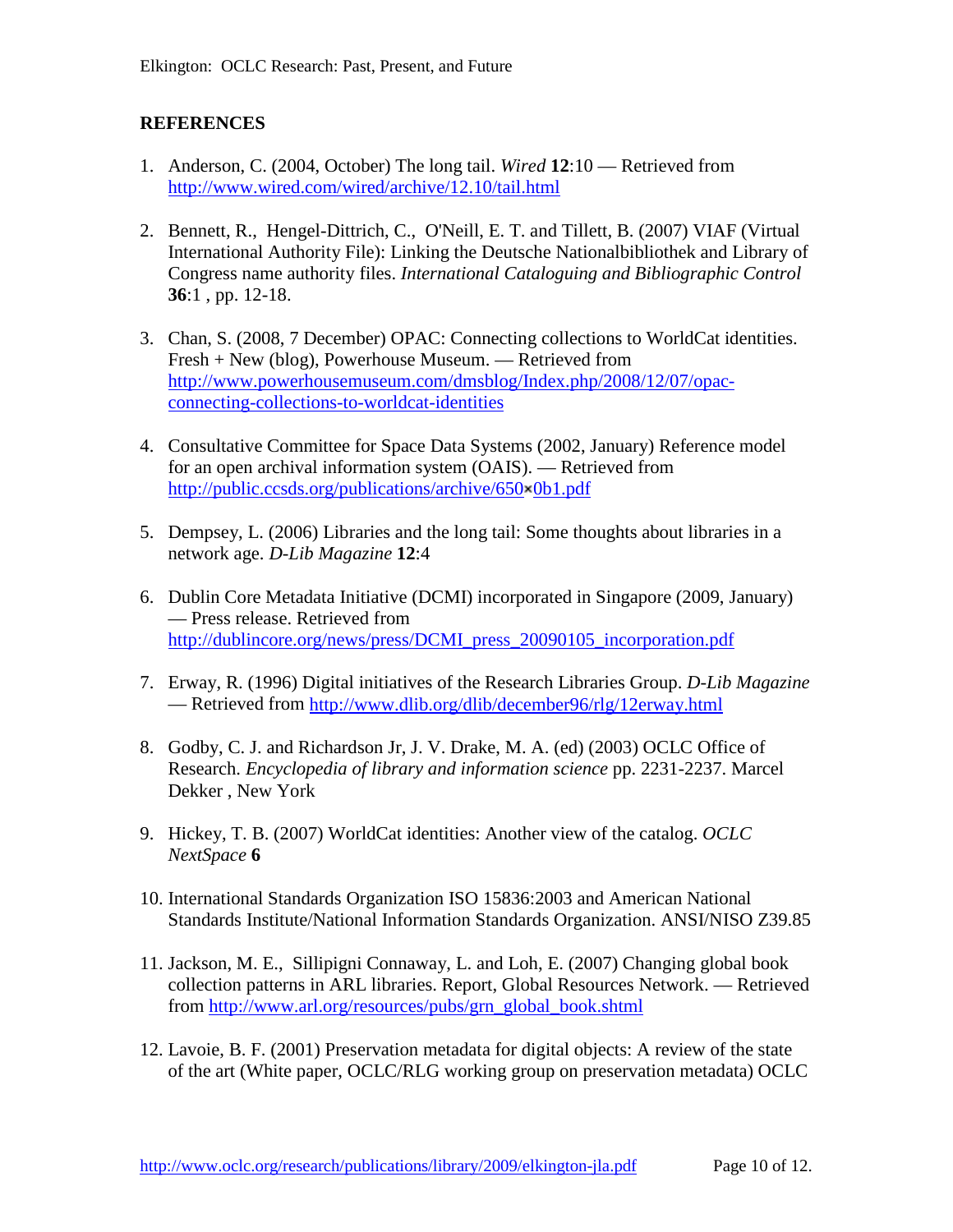research publication. — Retrieved from [http://www.oclc.org/research/projects/pmwg/presmeta\\_wp.pdf](http://www.oclc.org/research/projects/pmwg/presmeta_wp.pdf)

- 13. Lavoie, B. F. (2006) Books without boundaries: A brief tour of the system-wide print book collection. With Schonfeld, R. C.. *Journal of Electronic Publishing* **9**:2
- 14. Lavoie, B. F. and Waibel, G. (2008) An 'artful' analysis of the rich holdings of four museum libraries. *NextSpace* **8**:February
- 15. Lorcan Dempsey to head office of research (May 21, 2001) OCLC Press Release. OCLC Digital Archive. <http://worldcat.org/arcviewer/1/OCC/2006/07/19/0000023368/viewer/file28.html>
- 16. Michalko, J. The RLG Partnership. *Journal of Library Administration* in press
- 17. OCLC Online Computer Library Center About research. Retrieved, from <http://www.oclc.org/research/about>
- 18. OCLC Online Computer Library Center Betatest WorldCat Identities project. Retrieved from <http://www.oclc.org/programs/ourwork/renovating/leveragevocab/identities.htm>
- 19. OCLC Online Computer Library Center Distinguished seminar series. Retrieved from<http://www.oclc.org/programsandresearch/dss/default.htm>
- 20. OCLC Online Computer Library Center Effectively disclose archives and special collections program. — Retrieved from <http://www.oclc.org/programs/ourwork/collectivecoll/archives/default.htm>
- 21. OCLC Online Computer Library Center Managing the collective collection. Retrieved from<http://www.oclc.org/programs/ourwork/collectivecoll/default.htm>
- 22. OCLC Online Computer Library Center Publications 2000-2009. Retrieved from <http://www.oclc.org/research/publications/default.htm>
- 23. OCLC Online Computer Library Center RLG Programs events. Retrieved from <http://www.oclc.org/programs/events/default.htm>
- 24. OCLC Online Computer Library Center Terminology services. Retrieved from <http://www.oclc.org/research/projects/termservices/default.htm>
- 25. OCLC/RLG Working Group on Preservation Metadata (2002, June) Preservation metadata and the OAIS information model: A metadata framework to support the preservation of digital objects. — Retrieved from [http://www.oclc.org/research/projects/pmwg/pm\\_framework.pdf](http://www.oclc.org/research/projects/pmwg/pm_framework.pdf)